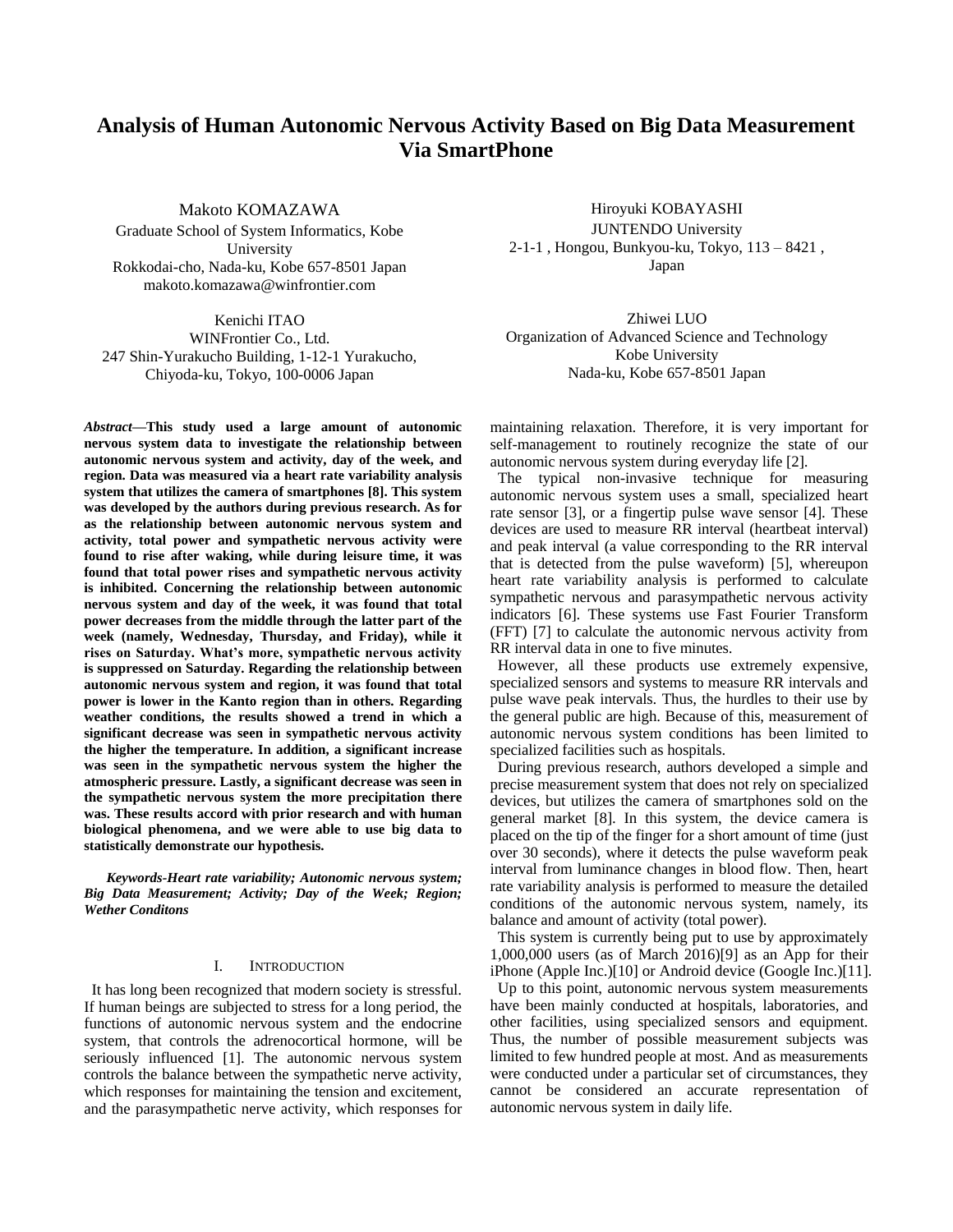The system utilized in this study, however, is able to easily measure large amount of data at any time, any location, and after any activity, giving researchers an understanding of autonomic nervous system conditions under everyday circumstances.

The authors used this system in previous research to investigate the relationship between autonomic nervous system and age and BMI, based on approximately 100,000 entries of autonomic nervous system data. This study found that the autonomic nervous activity decreases significantly as age and BMI increases [12]. The authors also published a study on the diurnal variation of autonomic nervous system, based on approximately 100,000 entries of autonomic nervous system data [13]. The results of these studies are consistent with results obtained using specialized sensors and measurement equipment. While there is a comparatively high volume of research [14] [15] on the correlation between atmospheric temperature (one aspect of weather) and changes in the human body, there remains little research into other factors like atmospheric pressure and precipitation.

Studies on all of these factors have involved small samples sizes, so there was as yet no research that utilized a big data set of several hundreds of thousands of entries to analyze the relationship of weather to the autonomic nervous system.

This research uses big data on the autonomic nervous system and analyzes it according to the six parameters below.

- The relationship between autonomic nervous system and activity
- The relationship between autonomic nervous system and day of the week
- The relationship between autonomic nervous system and region
- The relationship between autonomic nervous system and atmospheric temperature
- The relationship between autonomic nervous system and atmospheric pressure
- The relationship between autonomic nervous system and precipitation

# II. METHODS

This study used a heart rate variability analysis system utilizing the camera of smartphones [8]. In this system, the smartphone camera is placed against the tip of the finger, where it continuously acquires data on the luminance of the skin. A pulse wave is derived from the changes in luminance, and the peak interval (corresponds to the RR interval) is detected from that pulse waveform. Then, frequency analysis is performed on peak interval fluctuations to calculate the autonomic nervous system indicator. This system is outlined in Figure 1.

The frequency analysis conformed to the procedure described in [6], with the low frequency component (LF) calculated as 0.04 Hz–0.15 Hz, and the high frequency component (HF) calculated as 0.15 Hz–0.4 Hz.

LF/HF values are used as indicators of sympathetic nervous activity, as well as indicators of tension, stimulation, and stress [6].The sum of the LF and HF values are called the total power (TP), and it serves as an indicator of the autonomic nervous activity [6]. The total power is said to be correlated with fatigue, with smaller values indicating higher levels of fatigue [16].



Figure 1. System Outline

This paper analyzes the autonomic nervous system data of 27,307 subjects, 130,648 data about behavior, daily and reginal changes and analyzes the autonomic nervous system data of 53,800 subjects, 241,185 data about weather conditions.

Measurement data was used with the consent of the subjects, in accordance with the ethics regulations of WIN Frontier Co., Ltd.

IBM SPSS Statics Version 22 was used for this study's statistical processing. The significance level was set to 5%.

### III. THE RELATIONSHIP BETWEEN AUTONOMIC NERVOUS SYSTEM AND ACTIVITY

In this section, a relationship (under everyday circumstances) between autonomic nervous system and activity is shown. In the research conducted up to this point, there have been few reports analyzing trends (based on a large amount of data) in autonomic nervous system for different activities of everyday life.

#### *A. The Relationship between Total Power and Activity*

In this section, the relationship between total power and activity is investigated. It is said that performing logarithmic transformation on total power (an indicator of autonomic nervous system) increases its normality [17], so logarithmic transformation was performed on the total power values (LnTP) for all the measurement data. The resulting values were then divided into eight groups based on activity, and the differences between groups were investigated by performing a Games-Howell multiple comparison procedure. The results are given in Figure 2. Total power was found to be significantly higher after waking and during leisure time, a trend that was also observed when analyzing data separately by sex.

It has been observed in previous research that the amount of autonomic nervous system rises before and after waking due to diurnal variation in autonomic nervous system [18], a trend that is consistent with observations made in this study. What's more, total power was found to rise during leisure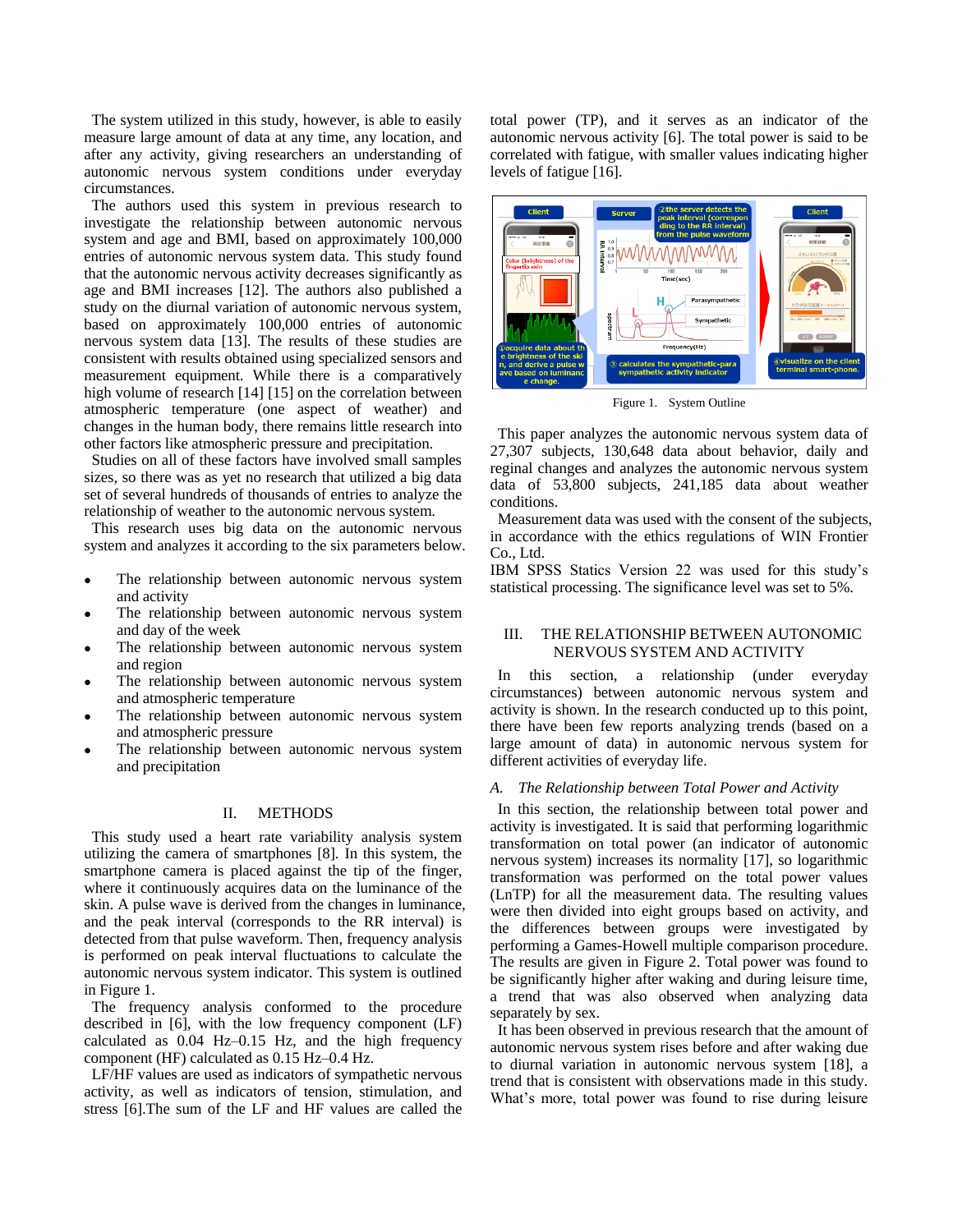time, suggesting that leisure is effective in increasing autonomic nervous system and function. Conversely, total power was found to be low during housework.



Figure 2. The Relationship between LnTP and Activity

#### *B. The Relationship between LF/HF and Activity*

In this section, the relationship between LF/HF (an indicator of sympathetic nervous activity) and region is investigated. It is said that performing logarithmic transformation on LF/HF increases its normality [17], so logarithmic transformation was performed on the LF/HF values (LnLF/HF) for all the measurement data. A Games-Howell multiple comparison procedure was then performed on these values, the results of which are given in Figure 3.

Sympathetic nervous activity was found to rise significantly after waking and during work, while during leisure time, it was found that sympathetic nervous activity is inhibited. These trends were also observed when analyzing data separately by sex.

It has been observed in previous research that sympathetic nervous activity rises before and after waking [18], a trend that is consistent with observations made in this study.

It was also observed that during leisure time, sympathetic nervous activity is inhibited and subjects are relaxed.



Figure 3. The Relationship between LnLF/HF and Activity

## IV. THE RELATIONSHIP BETWEEN AUTONOMIC NERVOUS SYSTEM AND DAY OF THE WEEK

In this section, a relationship (under everyday circumstances) between autonomic nervous system and activity is shown. In the research conducted up to this point, there have been few reports analyzing trends (based on a large amount of data) in autonomic nervous system (under everyday circumstances) for different days of the week.

#### *A. The Relationship between Total Power and Day of the Week*

In this section, the relationship between total power and day of the week is investigated. .

Data was divided into seven groups based on day of the week, and the differences between groups were analyzed by performing logarithmic transformation on the TP values (LnTP) for all the measurement data, and then performing a Games-Howell multiple comparison procedure. The results are given in Figure 4.

Total power was found to significantly decrease from the middle through the latter part of the week (namely, Wednesday, Thursday, and Friday), while it significantly increases on Saturday. These trends were also observed when analyzing data separately by sex.

While there is believed to be some dispersion based on region and workplace, according to information reported by the Ministry of Health, Labour, and Welfare on industrial accident occurrence by day of the week [19], accumulating fatigue, decreasing concentration, and other factors contribute to a high incidence of industrial accidents around Thursday (with the weekend approaching). In the report, the work week starts on Monday.

Most people have likely experienced increasing fatigue from the middle through the latter part of the week, a trend that is consistent with the current study's finding that total power decreases during the same period of the week.



Figure 4. The Relationship between LnTP and Day of the Week

#### *B. The Relationship between LF/HF and Day of the Week*

In this section, the relationship between LF/HF (an indicator of sympathetic nervous activity) and day of the week is investigated. Logarithmic transformation was performed on the LF/HF values (LnLF/HF) for all the measurement data, and then a Games-Howell multiple comparison procedure was performed. The results are given in Figure 5. Sympathetic nervous activity was found to decrease significantly on Saturday, a trend that was also observed when analyzing data separately by sex. As mentioned previously, total power was found to be high on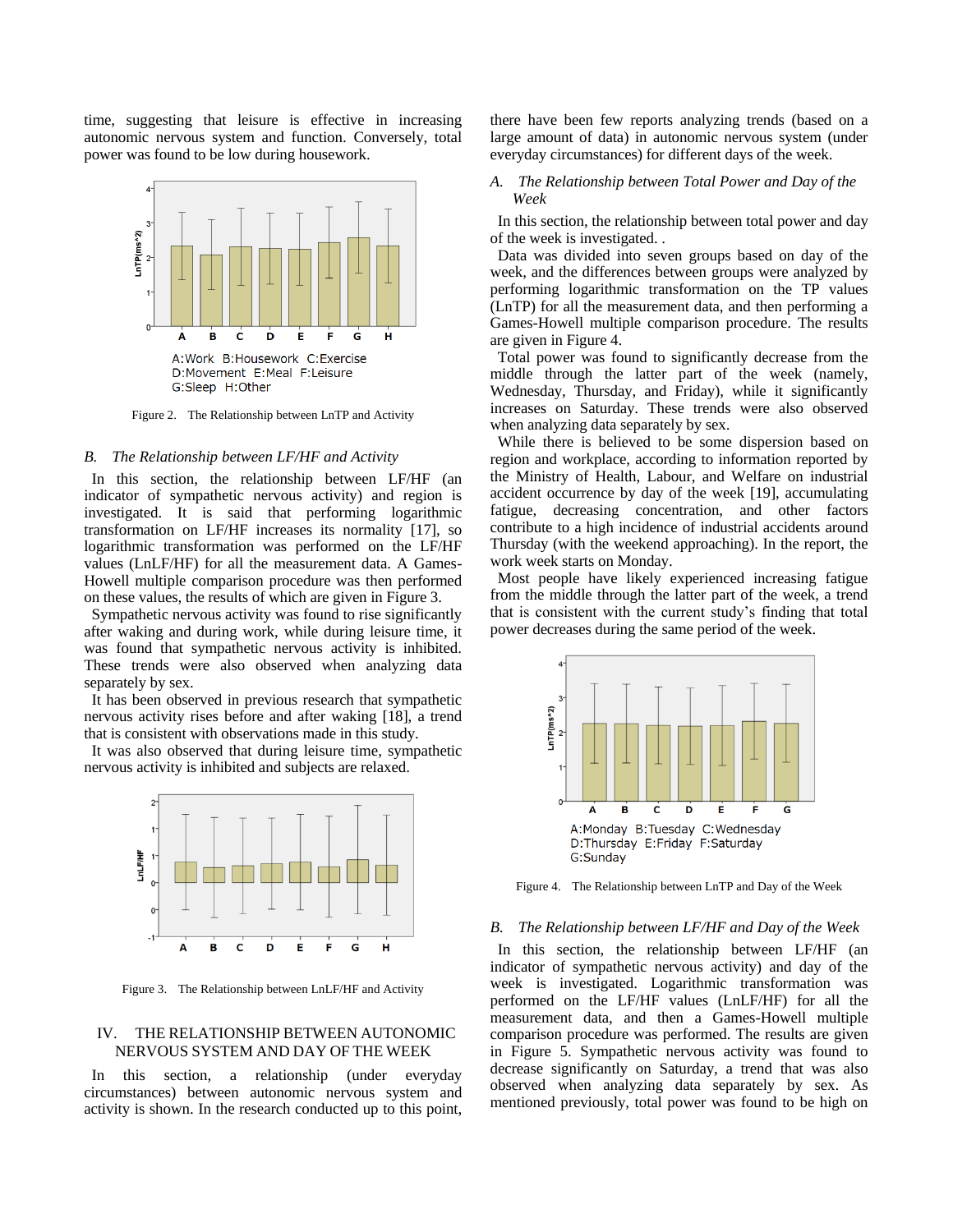Saturday. It can be said that, compared to other days of the week, autonomic nervous system is extremely good on Saturday.

This may be influenced by the cycle of the days of the week. the sympathetic nervous activity of many people increases during weekdays as they are kept busy with work, housework, and other duties, and this increase is seen again on Sunday as peoples' tension and emotions rise in anticipation of the coming week.



Figure 5. The Relationship between LnLF/HF and Day of the Week

### V. THE RELATIONSHIP BETWEEN AUTONOMIC NERVOUS SYSTEM AND REGION

In this section, a relationship (under everyday circumstances) between autonomic nervous system and region is shown. In the research conducted up to this point, there have been few reports analyzing regional trends (based on a large amount of data) in autonomic nervous system under everyday circumstances.

#### *A. The Relationship between Total Power and Regions*

In this section, the relationship between total power and region is investigated. Data was divided into eight groups based on prefecture, and the differences between groups were analyzed by performing logarithmic transformation on the TP values (LnTP) for all the measurement data, and then performing a Games-Howell multiple comparison procedure. The results are given in Figure 6. The total power of the Kanto region was found to be significantly lower than in other regions, a trend that was also observed when analyzing data separately by sex. In general, the incidence of autonomic neuropathy is said to be higher in the capital (with its higher stress levels) than in the provinces. This may be correlated with the results of this study.



A:Hokkaido and Tohoku B:Kanto C:Koshinetsu D:Chubu E:Kinki F:Chugoku G:Shikoku H:Kyushu and Okinawa

Figure 6. The Relationship between LnTP and Region

#### *B. The Relationship between LF/HF and Region*

In this section, the relationship between LF/HF and region is investigated. Logarithmic transformation was performed on the LF/HF values (LnLF/HF) for all the measurement data, and then a Games-Howell multiple comparison procedure was performed. The results are given in Figure 7. No significant difference in LF/HF was observed between regions.



Figure 7. The Relationship between LnLF/HF and Region

### VI. THE RELATIONSIP BETWEEN AUTONOMIC NERVOUS SYSTEM AND ATMOSPHERIC TEMPERATURE

In this section, we surveys the relationship of atmospheric pressure to autonomic nervous system. Data on atmospheric temperature averages was downloaded from the Japan Meteorological Agency's website [20] and the date of measurements and data from each prefecture tied to measured values by city as grouped by ordinance-designated city. The temperature intervals were grouped around days measuring 25 degrees Celsius, or what is called a "summer's day" [21], with categories for days below 25 degrees and above 25 degrees, respectively.

It has been reported that treating LF/HF, an index of sympathetic nervous activity, as a logarithm normalizes data [17], so LF/HF for each data entry was converted to the LnLF/HF logarithm, and the difference in population mean between each was analyzed. Results are seen in Figure 8.

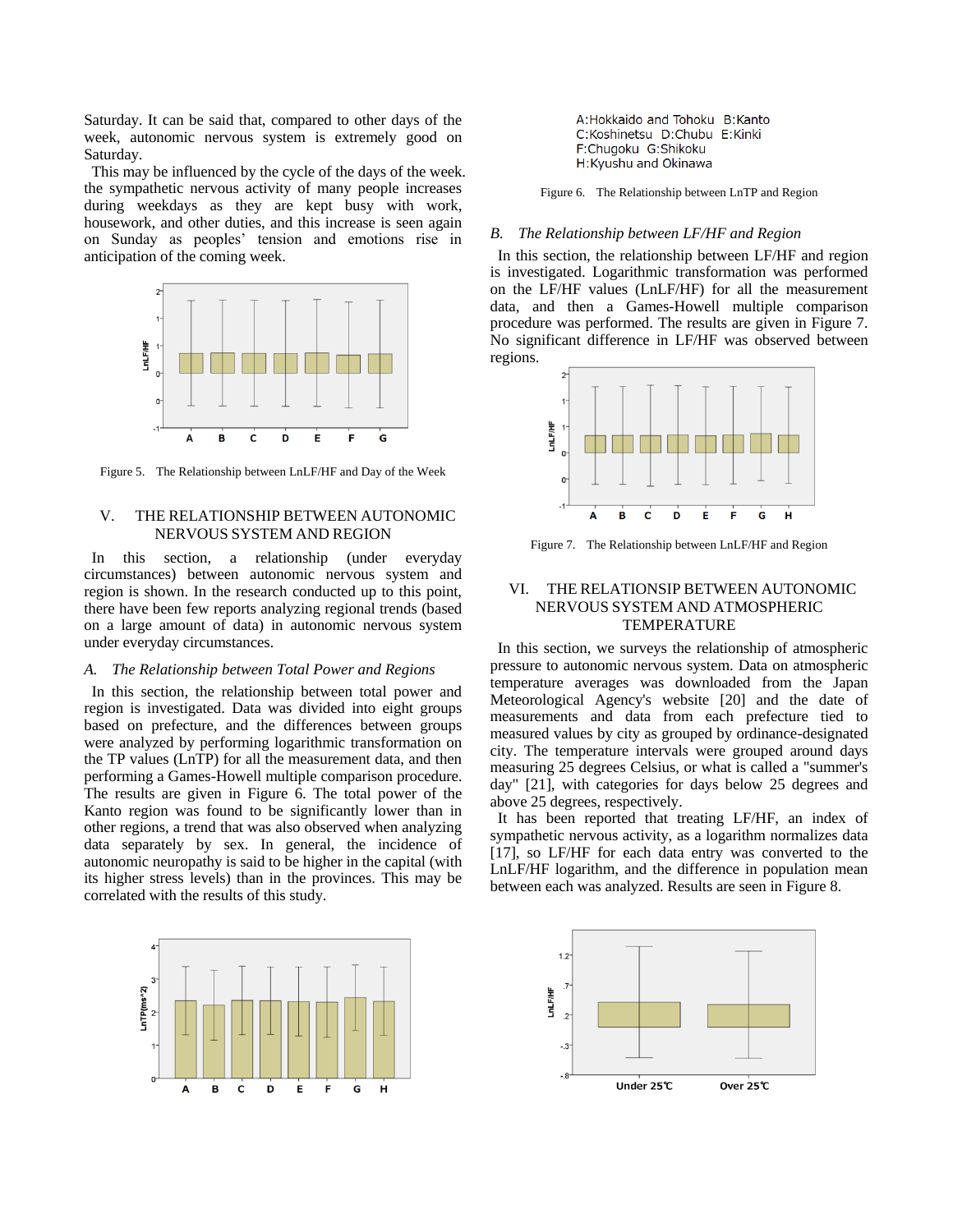#### Figure 8. The Relationship between LnLF/HF and Atmospheric Temperature

The results show a trend in which there is a significant drop in sympathetic nervous activity the higher the temperature is (P value: < statistical significance 0.05).

In general, it is understood that in cold weather, the effects of the sympathetic nervous system constrict the blood vessels and prevent the body from dispersing heat; in warm weather, the parasympathetic nervous system expands the blood vessels and causes the body to perspire, thereby decreasing body temperature.[22] This research hypothesized that a similar biological phenomenon would be present in the autonomic nervous system and manifest similar heat- and cold-prevention mechanisms. We were able to utilize a large set of 200,000 entries of data to statistically demonstrate this.

We believe this represents an extremely useful set of reference data that can be used for adjusting day-to-day lifestyles to account for temperature increases, to control health, et cetera.

#### VII. THE RELATIONSIP BETWEEN AUTONOMIC NERVOUS SYSTEM AND ATMOSPHERIC PRESSURE

In this section, we examine the relationship between atmospheric pressure and the autonomic nervous system. Data on atmospheric pressure averages was downloaded from the Japan Meteorological Agency's website [20] and the date of measurements and data from each prefecture tied to measured values by city as grouped by ordinancedesignated city. The pressure intervals were grouped around readings of 1013hPa for one unit of pressure, with categories for days below 1013Hpa and above 1013Hpa, respectively.

LF/HF for each entry was converted to the LnLF/HF logarithm, and the difference in population mean between each was analyzed. Results are seen in Figure 9.



Figure 9. The Relationship between LnLF/HF and Atmospheric Pressure

The results show a trend in which there is a significant increase in sympathetic nervous activity the higher the pressure is (P value < statistical significance 0.0.5)

According to prior research, low pressure systems associated with weather irregularity increase parasympathetic nervous activity, such as in bradycardia, decreased granulocytes, increased lymphocytes, decreased urinary adrenaline, et cetera. The body becomes sluggish and one feels depressed [23] [24]; in high pressure systems associated with fair weather, there is increased sympathetic nervous activity, with exacerbated release of dopamine in the corpus striatum, exacerbated release of peripheral catecholamine, et cetera, causing one to feel comfortable and at ease. [23] [25] In this way, this research shows similar trends to those found in prior research, and we were able to successfully use the data set of approximately 200,000 entries to statistically demonstrate this autonomic nervous system function. We believe this represents an extremely useful set of reference data that can be used for adjusting day-to-day lifestyles to account for atmospheric pressure changes, to control health, et cetera.

## VIII. THE RELATIONSIP BETWEEN AUTONOMIC NERVOUS SYSTEM AND PRECIPITATION

In this section, we examine the relationship between precipitation and the autonomic nervous system. Data on atmospheric pressure averages was downloaded from the Japan Meteorological Agency's website [20] and the date of measurements and data from each prefecture tied to measured values by city as grouped by ordinance-designated city.

The precipitation intervals were grouped around 10mm of precipitation in a 24-hour period, with categories for days below 10mm and above 10mm, respectively.

LF/HF for each entry was converted to the LnLF/HF algorithm, and the difference in population mean between each was analyzed. Results are seen in Figure 10.

The results show a trend in which there is a significant increase in sympathetic nervous activity the more rain there is. (P value < statistical significance 0.05).

In general, it is understood that on days with fair weather, there is more oxygen in the atmosphere, and this increases oxygen pressure in the bloodstream, causing the body to prioritize sympathetic nervous activity; by contrast, on cloudy days with poor weather, there is less oxygen, and this decreases oxygen pressure in the bloodstream, causing the body to prioritize parasympathetic nervous activity. [23] [24] [25]. This research hypothesized that a similar biological phenomenon would be present in the autonomic nervous system. We believe this represents an extremely useful set of reference data that can be used for adjusting day-to-day lifestyles to account for precipitation changes, to control health, et cetera.



Figure 10. The Relationship between LnLF/HF and Precipitation